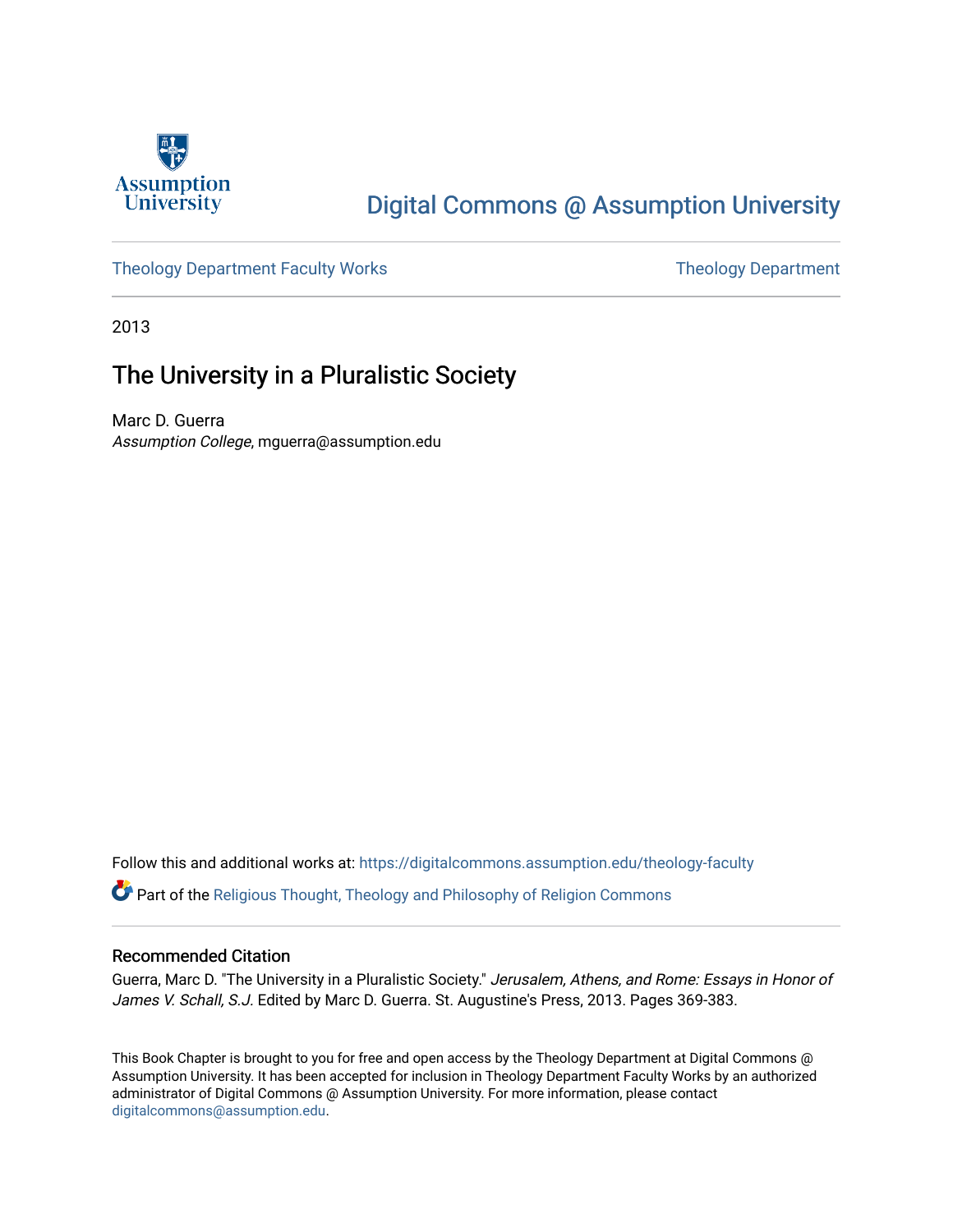## **The University in a Pluralistic Society**  *Marc D. Guerra, Assumption College*

John Courtney Murray, S.J., was not the first 20th century thinker to observe that the modern university contributes to the erosion of those social and political institutions that have traditionally helped sustain American democracy. Similar claims were made earlier in the century by Eric Voegelin, Leo Strauss, and Russell Kirk. As the unprecedented and unexpected success of Allan Bloom's *Closing of the American Mind* (and, to a lesser degree, E. D. Hirsch's *Cultural Literacy)* later showed, voicing such concerns became something of a cottage industry by the century's end. However, what sets Murray's argument apart from these others is that he approaches this problem from the perspective of America's democratic experience with religious pluralism and the effects this has had on the health and sustainability of what Murray called the "American Proposition."

By institutionalizing the practice of religious pluralism, American democracy formed something of an intellectual and political paradox. The existence of religious pluralism draws attention to the various disagreements religious Americans have about "the nature and destiny of man within a universe that stands under the reign of God."<sup>1</sup> Yet these substantive disagreements come to sight within a civil society that is itself bound together by a "public consensus" about the nature of human beings and human freedom. That the question of the theoretical grounds of the practice of religious pluralism admits of no easy and readymade solution undoubtedly explains "why it is so seldom asked" in our contemporary universities, according to Murray.2

Murray goes out of his way to make clear that the university, even within a democratic society, does not exist for the sake of maintaining a healthy, pluralist civil society. While having discernible moral and political implications, the university's goal transcends the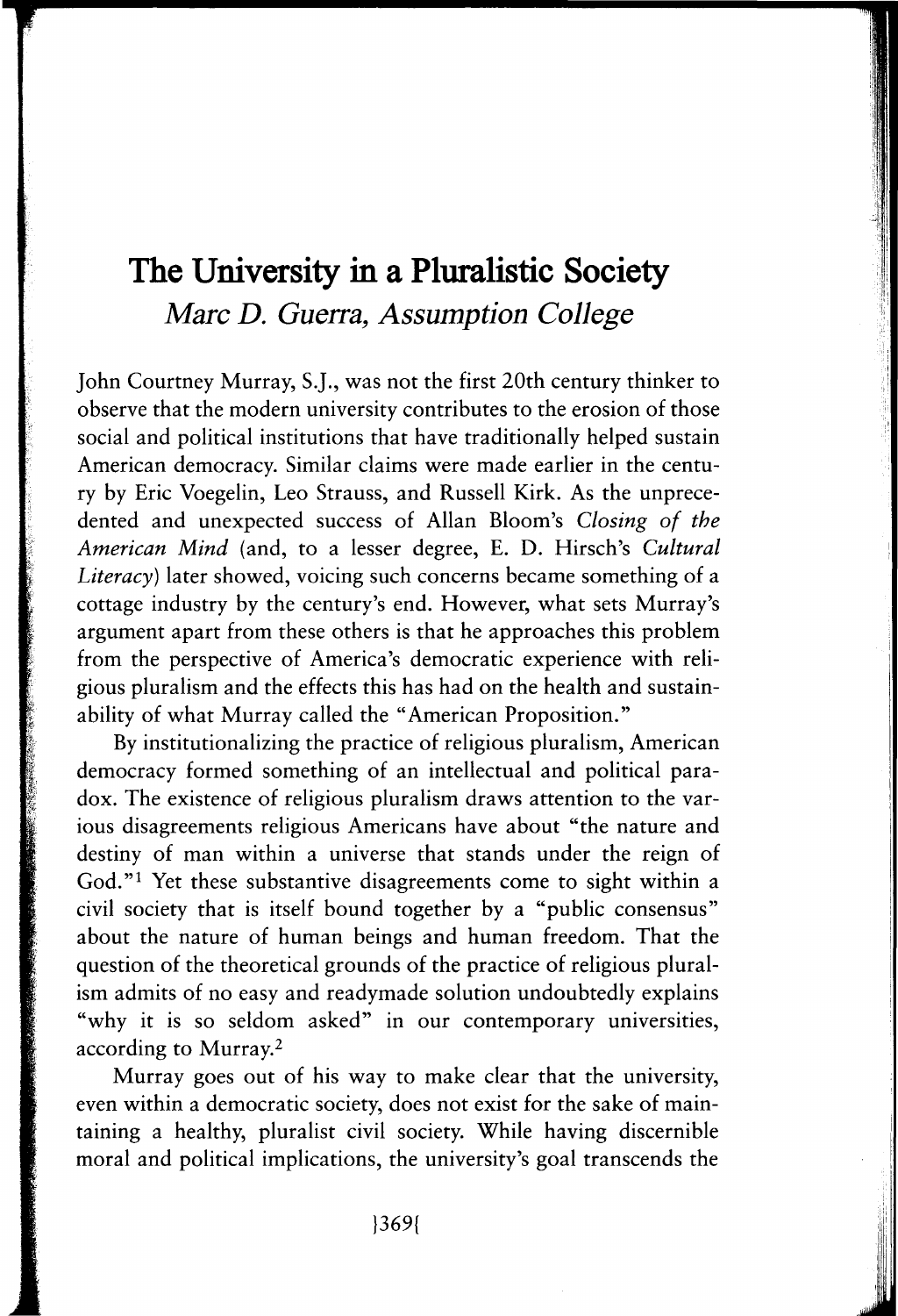legitimate but limited concerns of political life. Most fundamentally, the university *qua* university "is committed to the task of putting an end to prejudice based on ignorance."<sup>3</sup> It is that "social institution whose function it is to bring the resources of reason and intelligence to bear, through all the disciplines of learning and teaching, on the problems of truth and understanding that confront society because they confront the mind of man himself. "4 To be sure, the university is limited in its ability to achieve its lofty goals. Its end is "not at all messianic."<sup>5</sup> But when called upon to justify its place within civil society, the university can respond that it indirectly aids the political order by banishing, "as far as it can," false prejudices about the true nature and end of human life.<sup>6</sup> In so doing, it becomes an ally and defender of genuine freedom. To the extent it helps replace unfounded opinion with knowledge of the truth, the university occupies a privileged place in American society, a place where citizens, individually and collectively, enjoy the "freedom to learn - to explore" what it means to be a human being.7 In this politically high-minded way the university fulfills an indirect but indispensable role in American democracy.

Theoretically, the modern university and the problem of pluralism convergence on the same question: "What is man?"<sup>8</sup> Not coincidentally, this is also modernity's essential question. It is the question from which "all others proliferate" and to which eventually "all return" in modernity<sup>9</sup> But it cannot be framed in narrowly anthropocentric terms. To understand who and what man is, one has to wonder about his place in the universe. Such a line of inquiry requires one to engage the most serious and authoritative claims about human beings and the whole, including, paradoxically, the "skeptic or agnostic view" that asserts it is "useless or illegitimate even to ask Ultimate Questions." 10 For this reason, the university is obliged to examine the responses revealed religions give to this question. They too claim to have an answer to the question about man. In fact, they claim to have the definitive answer to this "basic" question. If the university is to take its purpose seriously, it eventually finds itself caught up in "the characteristically modern situation of religious conflict" - albeit a conflict formed not by outward religious or civil strife but by the kind of rigorous intellectual debate that ought to define the life of the uni-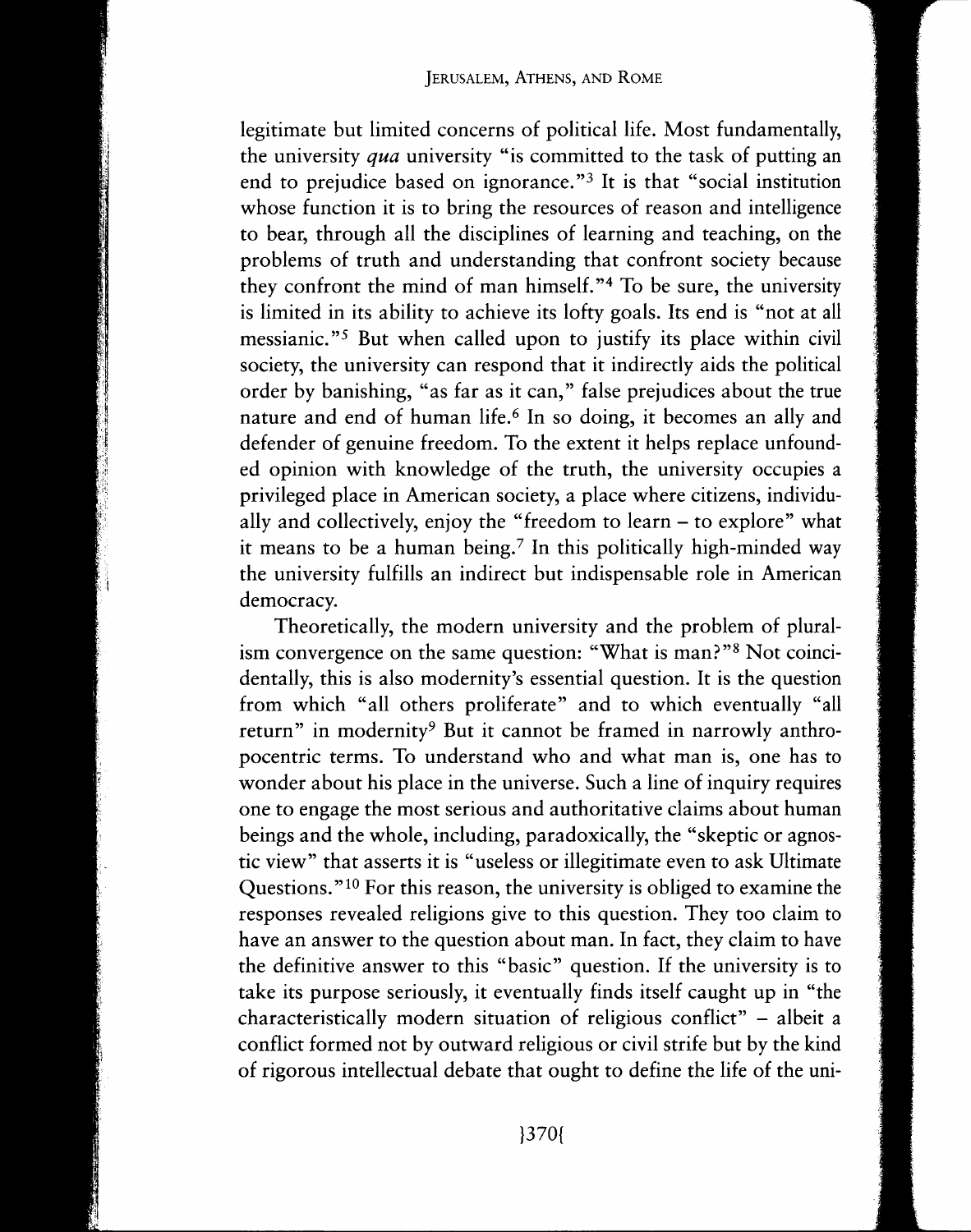reality," To the from this situation would constitute a right from versity.<sup>11</sup> To flee from this situation would constitute "a flight from "spiritual and intellectual situation" in the modern pluralistic world in which it finds itself.<sup>12</sup>

ı

At this point, some of the political implications Murray attributes to the university begin to come into focus. For the public consensus that lies at the heart of the American Proposition claims to be based , on a true account of the nature of man and a just and decent civil society.<sup>13</sup> In Murray's view, that consensus can be truthfully maintained only by recourse to a "theory of natural law" that offers "an . account of the public moral experience" embodied in the American Proposition.<sup>14</sup> Affirming the moral and intellectual legitimacy of the basic equality of all men, the right to religious freedom, the belief that government must respect the consent of the governed, and the claim men are endowed by the Creator with rights that limit the just exer- . cise of popular sovereignty, the natural law theory that undergirds the American Proposition presupposes – and as Murray admits, stands or falls on  $-$  a coherent and valid "realist epistemology."<sup>15</sup> Putting such an epistemology to the test, Murray insists, ought to be a regular activity in the intellectual and spiritual life of the modern American university.

Murray famously argued that the intellectual affirmation of natural law theory and its corresponding realist epistemology form part of America's (and more broadly Western civilization's) classical and Christian "patrimony."<sup>16</sup> That patrimony cannot be sustained by pietistic veneration of this inheritance simply because it is our own. Nor should it be. There are many things we inherit - customs, prejudices, old cars - whose veneration and transmission may not be justified in the bright light of day. Whether the natural law theory and epistemology operative in the American Proposition deserves to be sustained rests on whether the claims they make "are true."<sup>17</sup> Murray believes they are, whether the Founders fully recognized this fact or not. Providentially, "the American political community was organized in an era when the tradition of natural law and natural rights was still vigorous."<sup>18</sup> That tradition was invoked to bring a new and unprecedented kind of political order into existence. Its acceptance therefore could not have depended on the pious veneration of a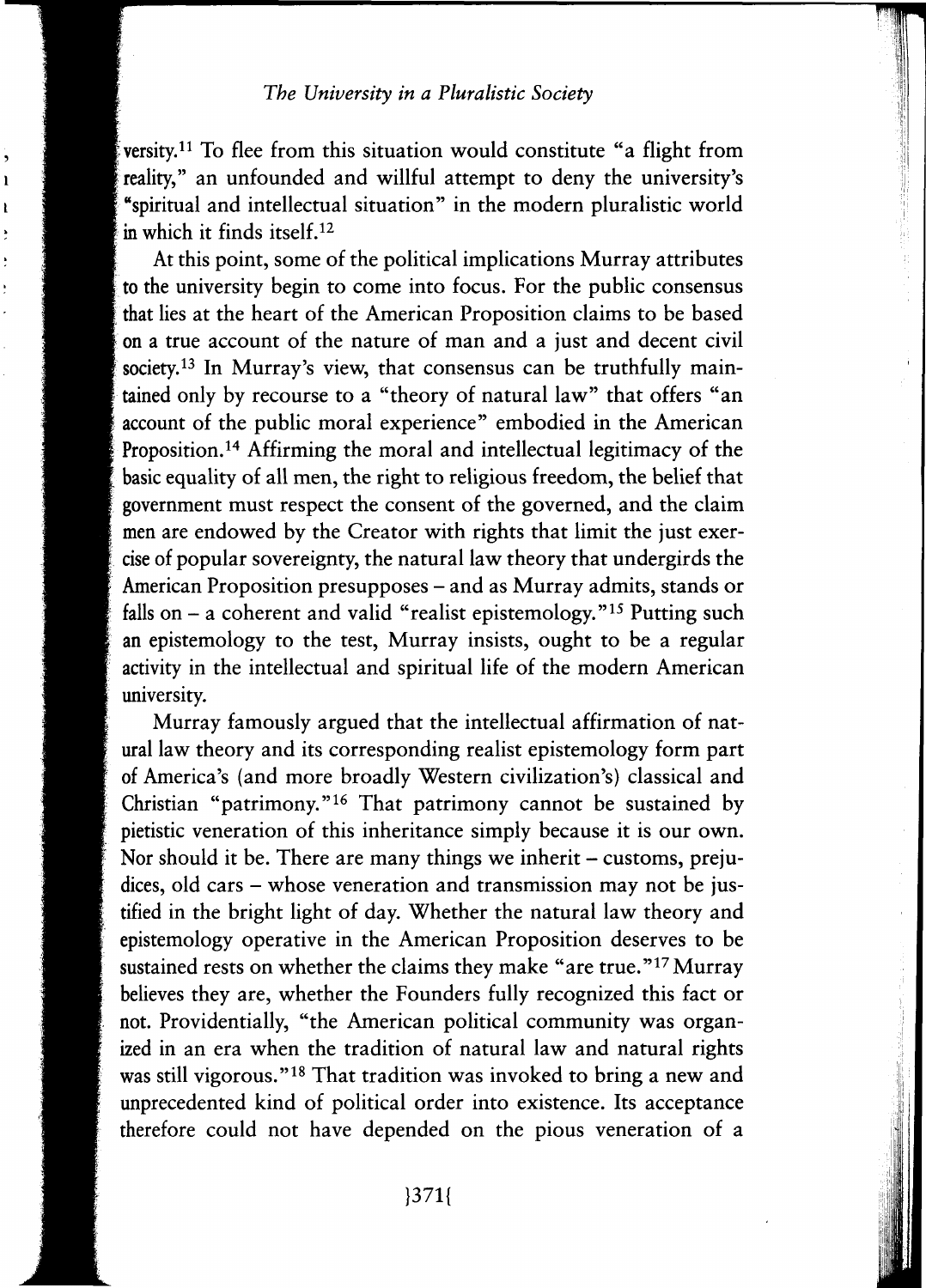*preexisting civic* order. *Quite* the *contrary, it had* to *elicit* the *assent*  of "free minds. " <sup>19</sup>

Murray forthrightly acknowledges that the stability of America's public consensus has been imperiled from the country's beginning. In their writings, the Founders oscillated between rooting the American Proposition in two outwardly similar but inwardly dissimilar notions of natural law. According to Murray, one of these conceptions worked within a natural law tradition that originated in the works of classical philosophy, blossomed in the writings of St. Thomas Aquinas, and eventually became woven into the "Western classical and Christian tradition." But in their more rationalistic, i.e., more Lockean, formulations, Founders such as Jefferson routinely obscured human freedom's constitutive relation to "transcendent truth." Appealing to theories that claimed that human beings originally existed autonomously in a premoral and prepolitical state of nature, such formulations invoked a "philosophically shallow" law of nature.20 The coexistence of these dueling theoretical notions of natural law reveals a fundamental tension at the heart of the American Founding between a "voluntarist idea of law as will" and a "tradition of natural law as inheritance . . . an intellectualist idea."<sup>21</sup> The problem of radical autonomy or liberty severed from any end, Murray insists, is not a late edition to or innovation in America's democratic life. It was a "possibility ... inherent from the beginning." <sup>22</sup>

Murray was not the first Catholic thinker to recognize this theoretical tension at the heart of the American Founding. That point had been made in the nineteenth century by the Catholic political thinker Orestes Brownson. Brownson called attention to the dissimilarities between the moral and political demands of what he called America's providential constitution and those he identified with the Jeffersonian idea of democracy. In *The American Republic* (1866), he argued that America like every nation is endowed with a particular providential constitution. Such a constitution exists prior to and is more fundamental than any written constitution; it shapes and informs the life of the American people. "The constitution of the state, or the people of the state, is, in its origin at least, providential, given by God himself, operating through historical events or natural causes."<sup>23</sup> Working

 $with i$ intell tution and s this v **Jeffers** vidual it der terms accord sophic M *Truths*  tions i found Indepe Congr Jeffers4 ence tc to mu ble. " <sup>29</sup> to God and Ju remain Puritar in it."<sup>3</sup> and C noneth

> Tl di an m m: fai ph ac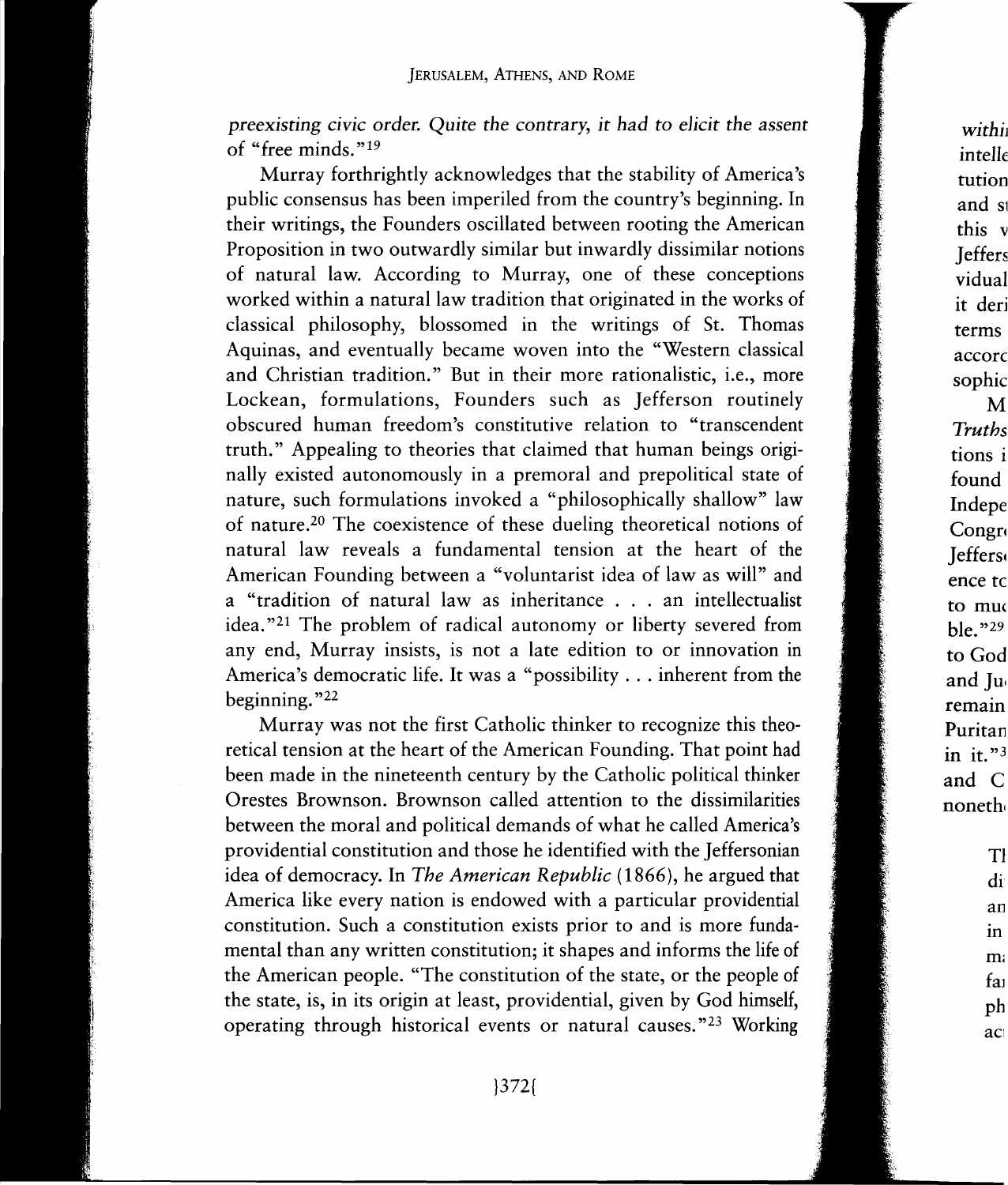1t

's \_n .n lS lS )f lS al ~e y lt 1- )f

 $e$ d st n n le

W эf

) d ~r ~s 's n ١t tl L- >f >f f, g

within the parameters set by human nature and the moral, social, and intellectual history the American people hold in common, this constitution binds citizens together and limits what is possible for citizens and statesmen within American political life. Brownson contrasted this view of American democracy with those of the "so-called Jeffersonian democracy. "24 Emphasizing the sovereignty of the individual, this view claims that "government has no powers but such as it derives from the consent of the governed."25 Taken on its own terms and drawn to its logical conclusion, Jeffersonian democracy, according to Brownson, culminates in "pure individualism - philosophically considered, pure egoism, which says, 'I am God.'"<sup>26</sup>

Moreover, two years before Murray published *We Hold These Truths,* Raymond-Leopold Bruckberger, O.P., made similar observations in his *Images of America* (1958). Bruckberger noted the profound differences between Jefferson's draft of the Declaration of Independence and the final version of that document as voted by Congress. In his view, there was "no doubt ... that Congress and Jefferson had different concepts of God. "27 Jefferson's famed reference to "Nature's God," Bruckberger observes, "did not commit him to much."28 It deliberately remained "as vaguely defined as possible."<sup>29</sup> In particular, Jefferson carefully steered clear of any reference to God "as personal and distinct from nature; as Creator, Providence, and Judge."30 By contrast, the majority of the members of Congress remained in the intellectual "tradition of the first New England Puritans."31 They were men who "had read the Bible and ... believed in it."<sup>32</sup> The irreducible theoretical differences between Jefferson's and Congress's understandings of God, Bruckberger maintains, nonetheless had positive political effects on the American regime:

The greatest luck of all for the Declaration was precisely the divergence and the comprise between the puritan tradition and what Jefferson wrote. Had the Declaration been written in the strictly Puritan tradition it would probably not have managed to avoid an aftertaste of theocracy and religious fanaticism. Had it been written from the standpoint of the lax philosophy of the day, it would have been a-religious, if not actually offensive to Christians. 33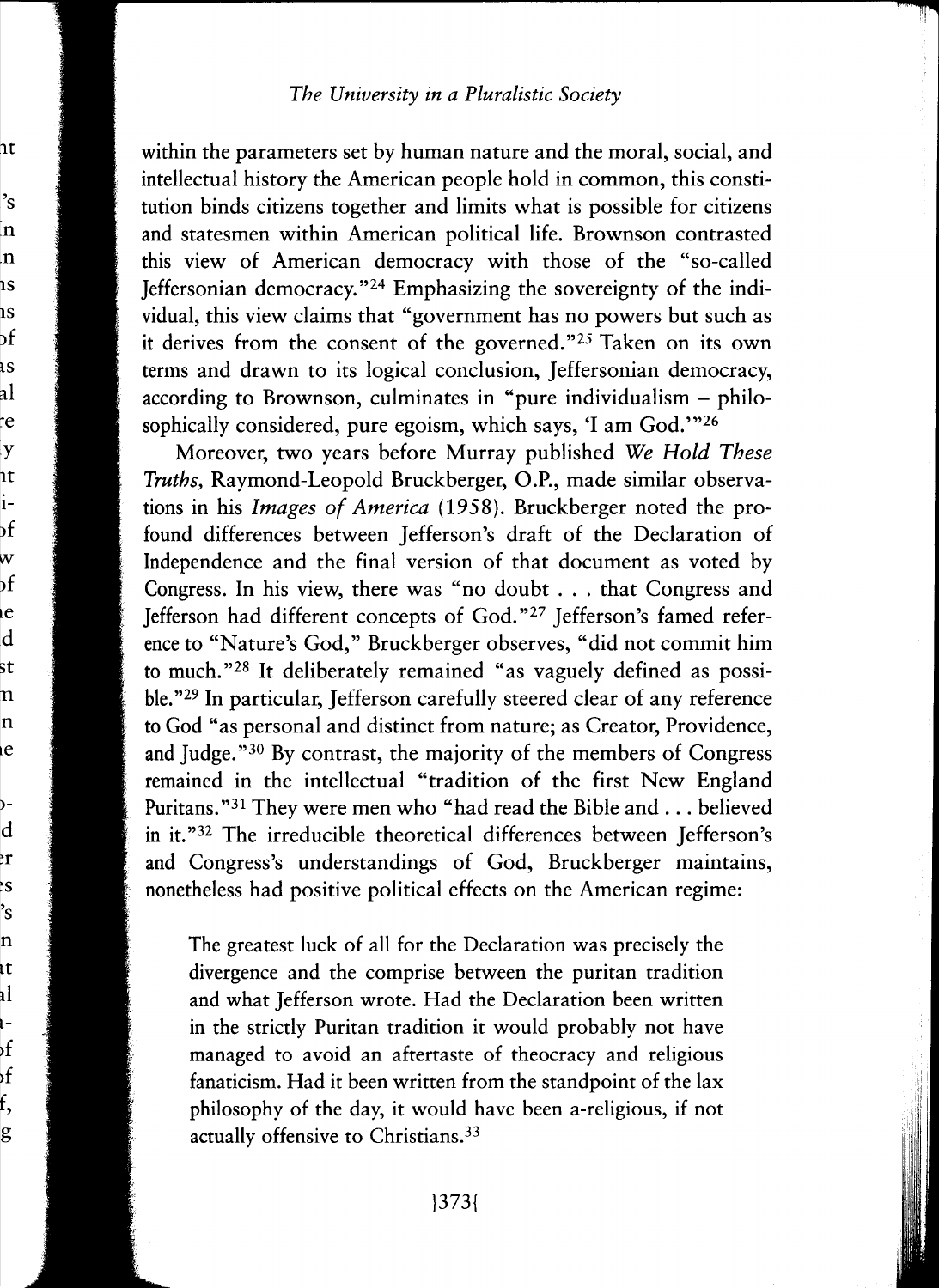While Brownson and Bruckberger traced Jefferson's libertarian natural rights teaching back to the writings of early modern political philosophers, Murray traces it back to the nominalism propounded by late medieval thinkers such as Duns Scotus and William of Ockham. There are reasons to question the adequacy of Murray's genealogical analysis, however. It is less than clear that early modern philosophers like Machiavelli, Bacon, Descartes, Hobbes, Spinoza, and Locke were unwittingly or blindly drawing out the practical implications of the nominalist conceptions of reason they inherited from the decadent scholasticism of the late medieval period. Their writings suggest otherwise. Machiavelli's critique of imaginary republics, Descartes' criticism of the sandcastles ancient moral philosophy erected, and Spinoza's disparagement of classical Utopias show that these thinkers self-consciously saw themselves as rejecting the forms of rationalism and republicanism that had informed the classical philosophic and Christian theological traditions and embracing new theoretical, empirical, and practical conceptions of reason that were, in their words, far less risky and utopian than their premodern counterparts.

Be that as it may, Murray is right to note that the countervailing intellectualist notion of natural law that originally helped keep the Lockean idea of man as an autonomous individual in check has today fallen into disrepute. Our problem is not simply that the voluntaristic view of natural law has gained moral and political legitimacy. It runs deeper. The belief that there are universal truths about man and morality that human reason can know is now routinely called into question. 34 Accordingly, we "face a crisis that is new in history. "35 At its core, this crisis stems from late modern rationalism's denial of any metaphysical or transhistorical principles that could help men make sense of their current situation. When translated into the language of political life, the denial of these principles eviscerates the moral and political claims embodied in the American Proposition in "one stroke." 36 At the time of the American Founding, the truth of the Declaration's self-evident claims was thought to be able to win the day once "subjected to the unbridled competition of the market place of ideas." In late modernity, "it is no longer possible to cherish this naïveté."<sup>37</sup>

e Ip ti tl e: g<sup>(</sup> A

â

er pl do hii  $"t"$ 

 $\alpha$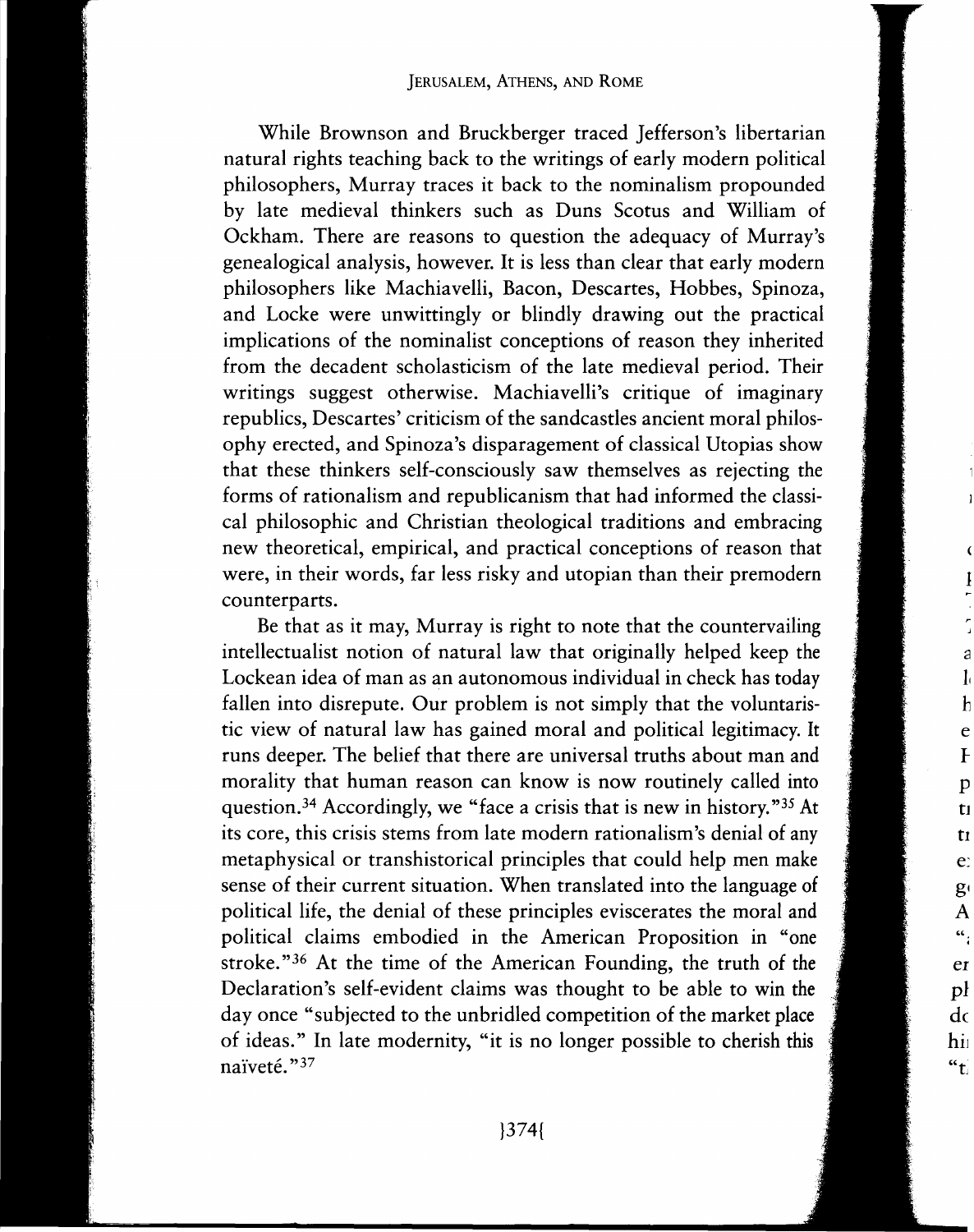arian

itical nded

n of

ray's dern

ioza. :tical

rited **heir** 

nary

iloshow

the

assicing

that lern

ling the

day

ris-7. It

and

nto

At

any

ake

 $:$  of

ınd

ne :he

:he

ice his

That contemporary intellectuals no longer share the Enlightenment's faith in reason's unbridled explanatory powers, in Murray's judgment, reveals that we have in the decisive respect "reached the end of the era that it gave itself the qualification 'modern."<sup>38</sup> As such, we have entered a "post-modern" era. Postmodernism's morally, intellectually, and spiritually "debilitating" doctrine is now the dominant view in America's universities. The university both suffers from and contributes to late modern man's experience of "disenchantment."<sup>39</sup> Dogmatically committed to academically fashionable doctrines, our universities wittingly and unwittingly contribute to the "decay of political intelligence" and to the "loss of confidence in the power of reason to fix the purposes of political life and to direct the energies of freedom in such a way as to impose a due measure of human control upon the forces of history."40

Murray is quick to point out that the nihilistic and relativistic doctrines students are likely to be indoctrinated with are not propounded by philosophers, or even sophists who pose as philosophers. They are disseminated by what Murray refers to in his short book The Problem of God as "the godless man of the Theatre."<sup>41</sup> The appearance of this "Post-modern" type is something new.<sup>42</sup> The godless man of the Theatre is not so much genuinely post-modern but hyper-modern. Like his early modern predecessors, he desires to exorcise any residual faith that human beings may have in what Hobbes characterized as powers unseen. But unlike his early modern predecessors, he does not believe that reason is (or ever could be) our true star and compass. For him, the claim that reason can know the truth about man and the universe is one of the ghosts that must be exorcised from late modern man's consciousness. In this respect, the godless man of the Theatre exhibits "continuity amid difference."43 As his title suggests, the godless man of the Theatre is essentially an "actor." In sharp contrast to the classical philosophers, and to a lesser extent the early modern philosophers, he is not moved by philosophy. In fact, he denies that eros can be directed towards a love of wisdom. Caring "nothing for metaphysics or epistemology,"<sup>44</sup> he views himself as a phenomenologist, artfully and entertainingly describing "the situation" of man. That situation is marked by the claim that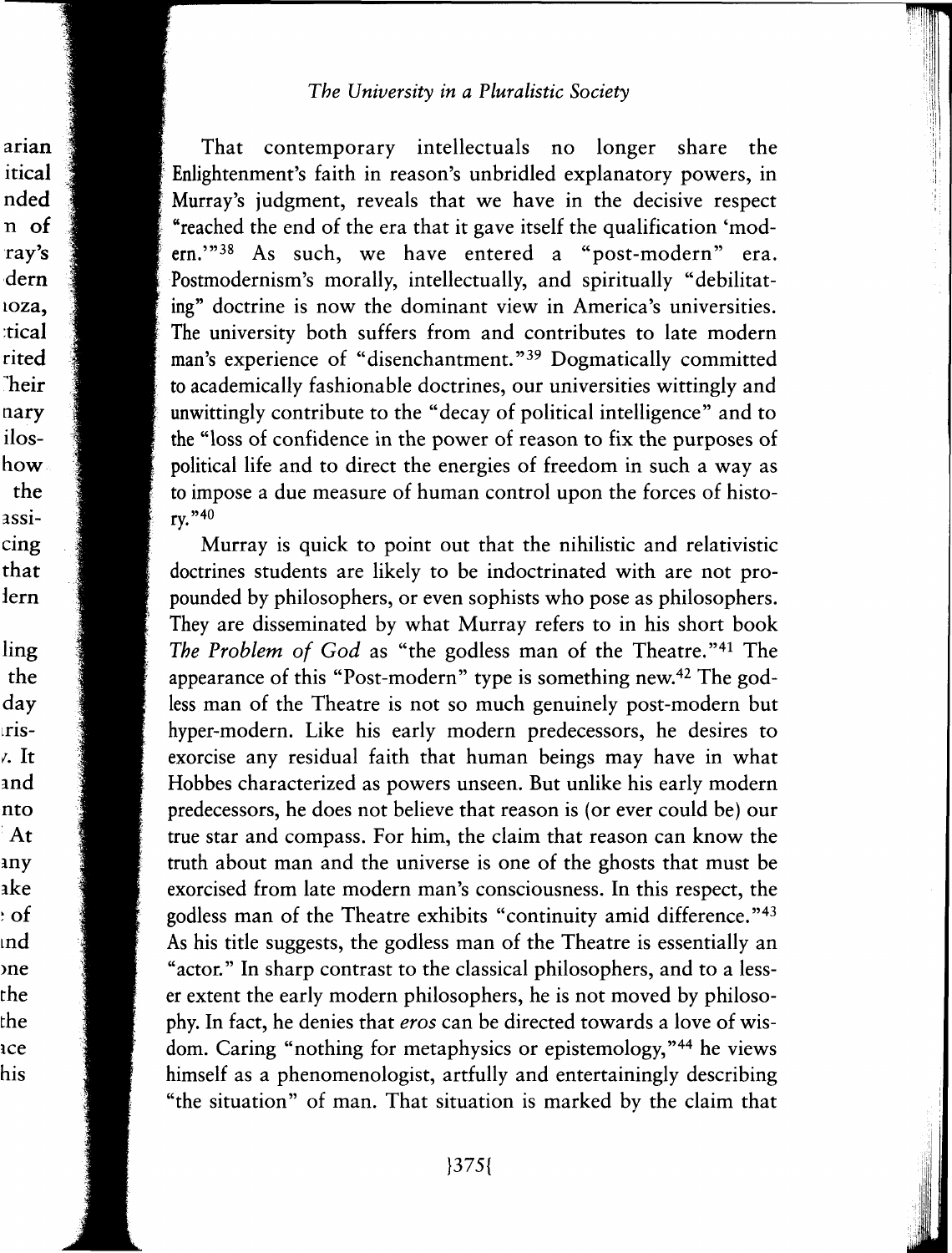man has no nature. He has only a presence, "an actual 'being-therein-the-moment' in action and freedom. "45 The godless man of the Theater acknowledges only the presenting "fact." One imagines that to such a man Google comes as close as one can to a god: Ask Google a question and it renders the sterile, free-standing answer right before your eyes.

Given the self-imposed strictures he places on his descriptive powers, when speaking to other human beings the godless man of the Theatre is prone to appeal to "the public imagination, common impressions, generally shared feelings about things. "46 He uses these emotional appeals as vehicles for his own ideas.47 Both playwright and actor, he performs in a project of his own creation in the hope that this will allow him to exist undisturbed in a world he believes is absurd. Any other life, he asserts, is destined to be crippled by a sense of "anguish and anxiety. "48 The godless man of the Theatre does not desire to exercise overt rule over his fellow human beings – in this, according to Murray, he differs markedly from the "godless man of the communist world revolution." But he does seek to exercise indirect rule over his fellow human beings insofar as he wishes to abreast them of the utterly chaotic nature of human life and the universe. His form of rule accordingly provides *a* model, not *the* model, for other human beings.

As Murray presents him, the godless man of the Theatre ultimately sets forth two lessons: 1) the alleged pluripotent character of human existence and, 2) the alleged independence of human freedom from any external and transcendent limit and restraint. 49 He preaches that each man can, and must, become the "inventor of himself' (in Sartre's phrase)."<sup>50</sup> Only through the act of self-creation can one become a free and unique "individual." 51 Such a radical act unmasks the true power of man and the futility of believing that human beings can hold social and political life in common. Whereas political life requires citizens to recognize both their interconnection and dependence on each other, being an individual demands that one assumes "single and full obligation" for his own existence. The self-creating individual makes a fundamental and "original choice to be-for-himself." Disavowing any connection or indebtedness to any other human being, he bears "the entire responsibility" for himself and his

t a ( t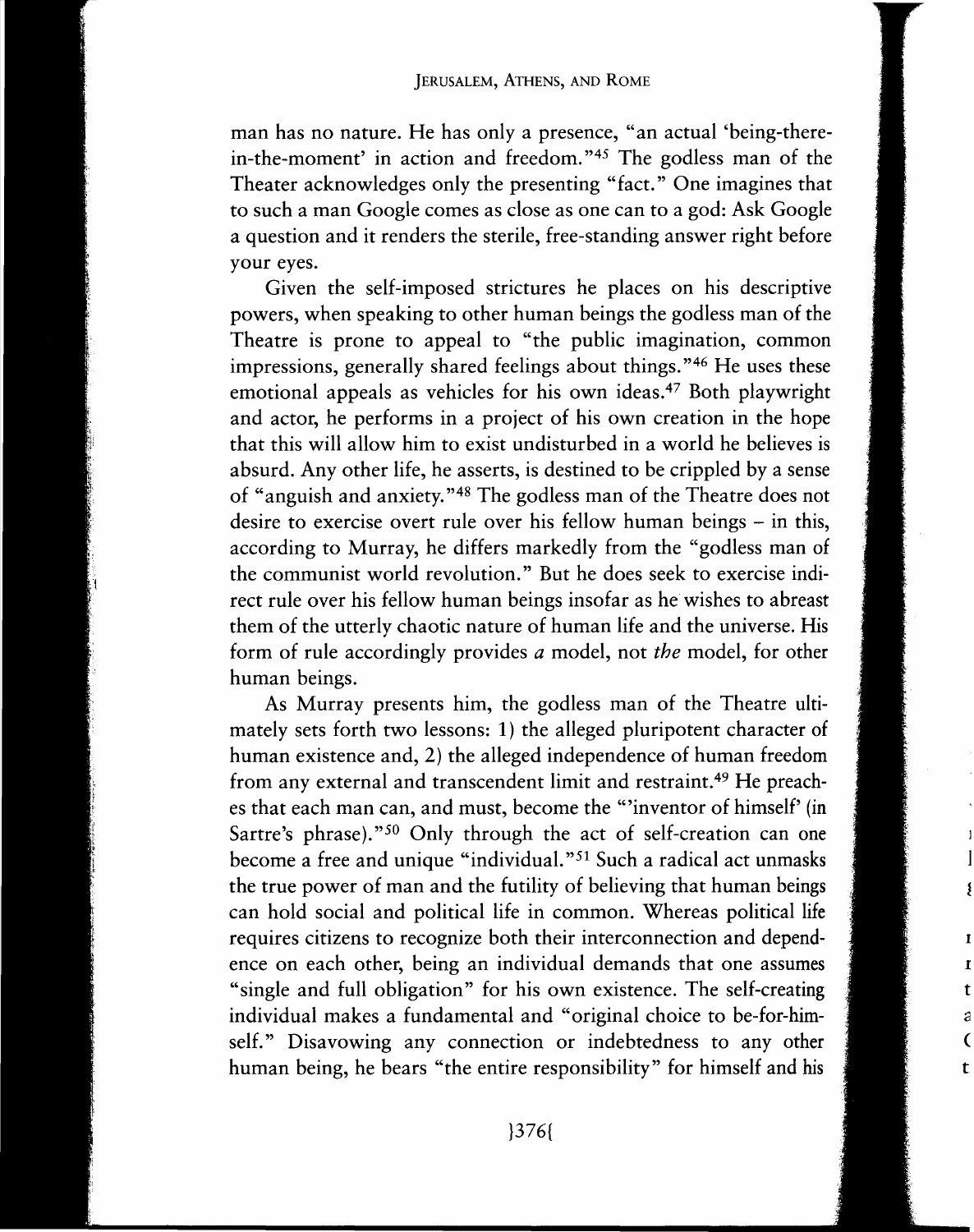world.<sup>52</sup> Rejecting all metaphysical and teleological claims, the godless man of the Theatre radicalizes the problem of religious pluralism by asserting that each human being is and ought to be his own Creator-God.

Against this backdrop, Murray proposes that our universities reclaim something of their natural purpose by subjecting the claims the Western revealed religions make about human beings, the universe, and God to serious, academic examination. Murray does not propose that the modern university assume the implausible role the Republic ironically assigns to the philosopher-king. The university, like the professors and students that populate it, is constitutionally incapable of demonstrating the truth of a revealed religion, let alone ordering civil society around such a demonstration.<sup>53</sup> It therefore must resist the temptation to "reduce modern pluralism to unity."<sup>54</sup> But it can and should seek to elucidate the claims about the nature and end of human life that revealed religions make. And it should be able to say something about how reasonable these claims actually are.

One of the striking features of Murray's proposal is that it suggests that this kind of investigation should begin by reflecting on the content and demands of natural law and not by engaging in unmistakably metaphysical or theological reflections. But as Murray makes clear, serious natural law reflections are neither narrowly moral and political nor constrictively positivistic or reductionistic. Rather, eventually they require one to "opt . . . for a metaphysic of right."<sup>55</sup> Whether deliberate or not, Murray's argument at times exaggerates what natural law reflections actually allow us to know about the nature of man and the moral universe. Illustrative of this tendency is his under-qualified remark that through the natural law our "intelligence" is capable of discovering the true "nature of things."56

Murray remains on safer theoretical grounds when claiming that natural law theory requires the affirmation of a God "Who is eternal reason, Nous, . . . [and] the summit of the order of being."<sup>57</sup> Absent the recognition of that God, natural law theory is in the end untenable.<sup>58</sup> Contrary to a number of 20th century Catholic and non-Catholic proponents of natural law theory, Murray rejects the claim that one can deny the existence of God and still maintain that

ere--the that ogle fore

tive the: non **nese** ight ope  $\frac{1}{2}$ s is nse: not his. ı of ıdiast: His her lti-

 $\cdot$  of om ch- $(in$ ne sks igs ife ıdies ng ner ıis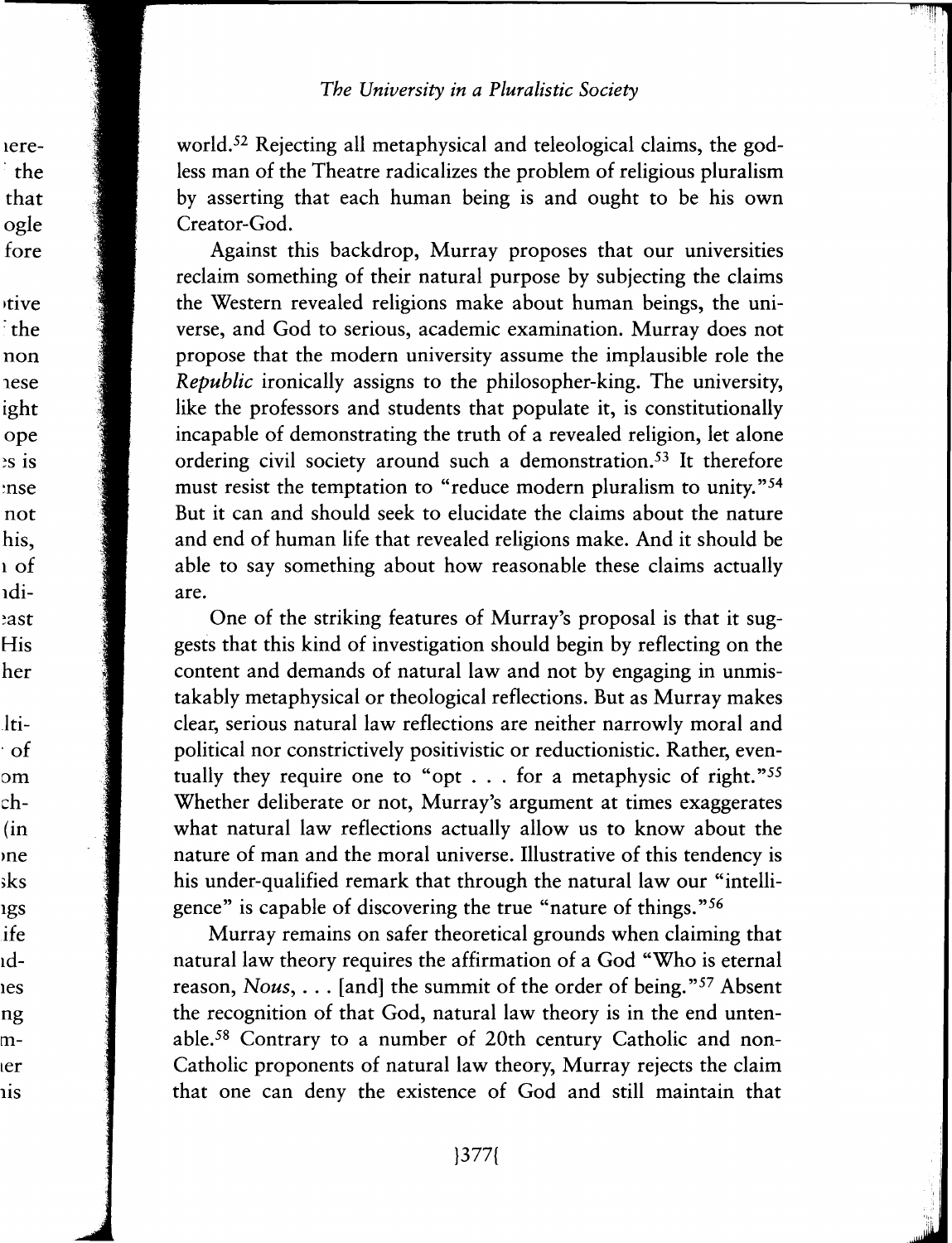natural law coherently articulates the natural ends to which human freedom is ordered. Taken on its own terms and drawn to its logic conclusion, such a denial would require us to claim along with Kant that nature and human freedom are permanently at odds with each other, or to say that physical or biological necessity mechanistically governs most (maybe even all) of embodied human life. Murray thus rejects those arguments that claim that natural law theory is inherently biological and reductionist. In his judgment, they perpetuate "a particularly gross and gratuitous misrepresentation, since nothing is clearer in natural-law theory than its identification of the 'natural' with the 'rational,' or perhaps better, the 'human.' Its whole effort is to incorporate the biological values in man, notably his sexual tendencies, into the fuller human order of reason, and to deny them the status of the primordial. The primordial in man – that which is first in order  $-$  is his rational soul  $\ldots$  which informs all that is biological in him."<sup>59</sup> To affirm the existence of natural law is to affirm that human freedom is ennobling precisely because it is freedom under God. To think otherwise, Murray concludes, is itself unreasonable.

In making this claim, Murray sides with natural law theorists such as Yves Simon over and against new-fangled natural law thinkers like John Finnis and Germain Grisez. 60 In a way analogous to Murray, Simon emphasized the connection between the existence of God and the knowledge of morality man gains through the natural law. Simon affirmed a connection between the knowledge of morality human beings gain through the natural law and the kind of metaphysical knowledge of a God that renders all of reality, including moral reality, intelligible. Human beings' knowledge of the natural law provides them access to incomplete but authentic knowledge about the eternal law and, ultimately, about its author, God; to affirm that a particular moral or political arrangement is just or unjust inevitably requires one to appeal to a metaphysical and theocentric order that can support such a claim. On this point, Murray fundamentally agrees with Simon's claim that "the understanding of natural law can be logically preserved" without acknowledging God as "the ultimate foundation of all laws. "61

Because revealed religions give substantively different accounts of the nature and purpose of human freedom, they provide the natural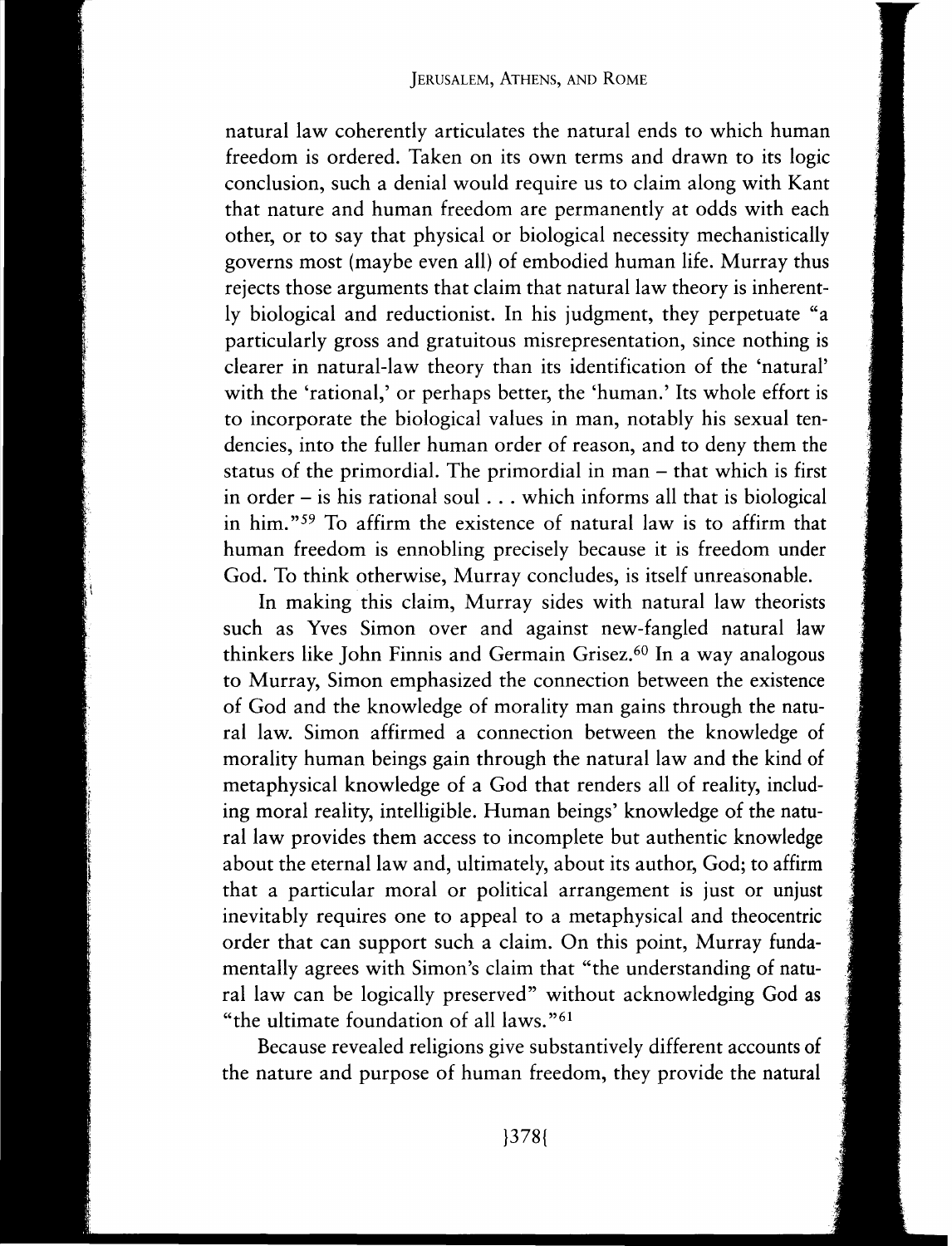man logic Kant each cally thus

> $ng$  is ural' rt is tenh the first

zical that hder le. rists law lous hnce htu-⊹ of ll of ludtudge irm lust tric datuas

> of ral

rente "a law theorist with an opportunity to reflect upon the concrete implications these differences have on the problem of religious pluralism. Who and what does Judaism claim man is? What is the end or ends of human life, according to Catholicism? What is human freedom grounded in according to Protestantism and what does Reformed Christianity say proximately and remotely informs this freedom? In the final analysis, these questions point well beyond the parameters of even the most robust and expansive theory of natural law. But they are questions whose initial terms and categories - Is man like every other animal? Is he ordered to some form of transcendence? Is the end of human freedom capable of being grasped by the natural light of reason and, if so to, what degree? - are not wholly foreign to natural law theory. In this respect, Murray argues, natural law theory shares with Judaism, Protestantism, and Catholicism the "reasonable belief" that human beings are finite beings intrinsically ordered and extrinsically guided to a truth not of their making.

The natural law theorist's reflections on the problem of religious pluralism reveal a limited but important truth about the nature of human beings and human freedom. While incapable of judging which religion is the true religion, they can show how the moral teachings of various revealed religions comport to what reason naturally knows about the demands of justice and the natural virtue of religion. Contrary to the claims of radical libertarianism, such knowledge reminds democratic citizens that freedom, including the freedom to choose one's religion, is constitutionally incapable of being an end in itself. It points to the fact that freedom is a qualified good that necessarily needs to be tethered to a transcendent order of truth if it is to be coherently defended. Practiced in this way, natural law investigations "could make some contribution to ... the reduction of modern pluralism to intelligibility."<sup>62</sup> For this reason, Murray argues, they could help secular and religious universities form true citizens of the academy and indirectly help form citizens fitted for a country that is marked by its long experience of religious pluralism.

It must be noted that two formidable obstacles to Murray's proposal have arisen since the time he framed his argument about the role of the university in a pluralist society. The first concerns the caliber of academic theological dispute that is capable of occurring in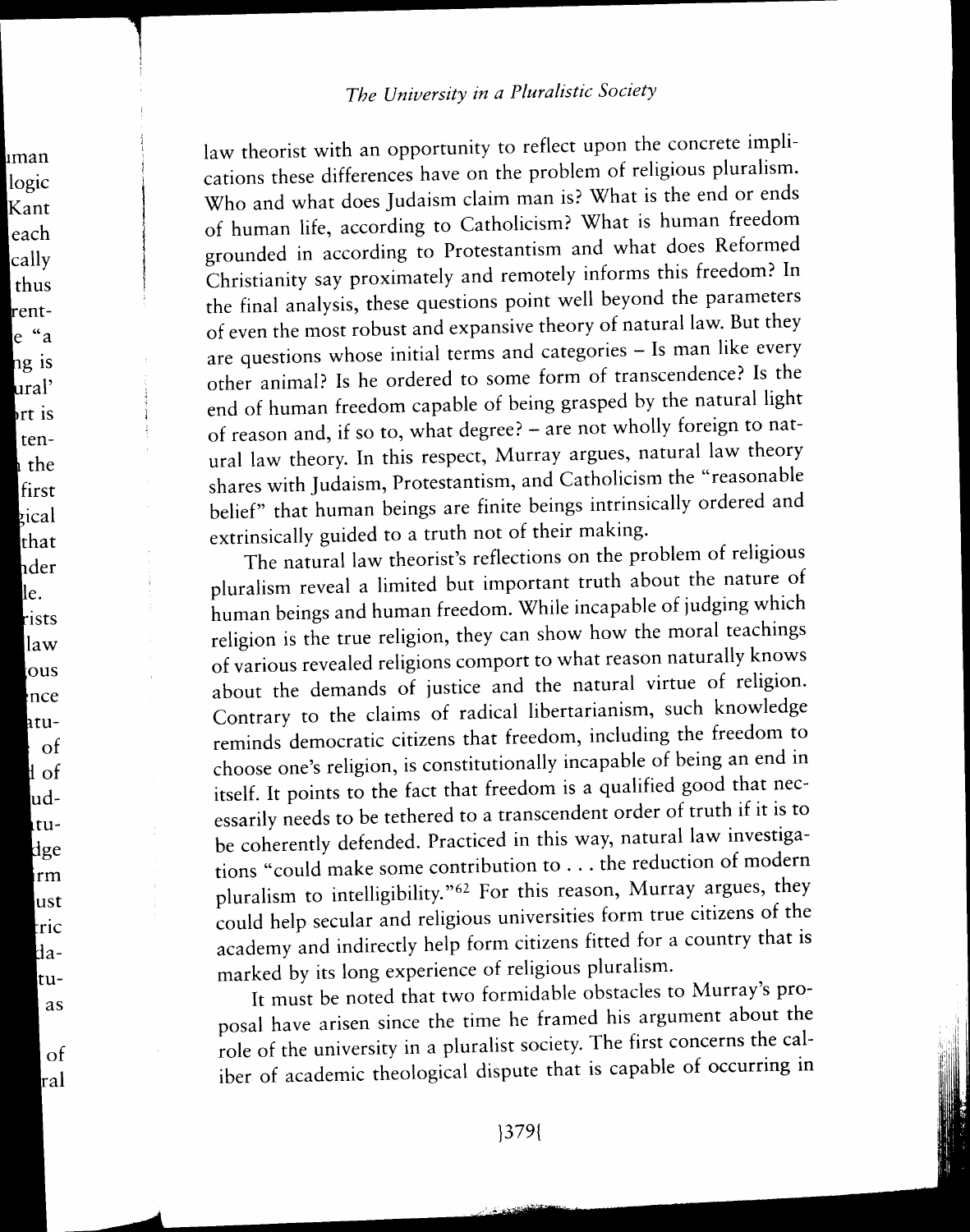contemporary American universities. Murray's proposal presupposes the availability of a substantial number of professors within the university who have "an understanding of the nature of religious faith. "63 At a minimum, such professors must possess knowledge of their faith's doctrinal claims. But they must also know (and be able to explain) what their faith means when it affirms that a given doctrine is true. To illustrate his point, Murray calls attention to the "radical disagreement" that has historically existed between Catholicism and Protestantism on the precise nature of theological doctrine. For in systematically expressing its doctrinal claims, Catholic theology traditionally stresses the harmony between faith and reason and hence the reasonable character of doctrinal formulations far more than its Protestant counterpart.

But as Pope John Paul II emphasized in his encyclical letter *Fides et Ratio* and Pope Benedict XVI stressed in his Regensburg lecture "Faith, Reason, and University," today the theoretical principles behind such traditional Catholic and Protestant theological disagreements are apt to go unnoticed. Working within modern science's and modern philosophy's reductionistic accounts of the scope of human reason, Catholic academics routinely deemphasize the reasonable character of their faith. In our dehellenized age, an increasing number of Catholic academic theologians – ranging from those who advocate theological eclecticism to some of those who advocate a return to "radical orthodoxy" - present theology not as a speculative science but as a form of postmodern fideism. In their writings, postmodern theory is portrayed not so much as a form of irrationalism that undercuts the distinctive claim to reason Catholicism traditionally makes, but as a doctrine that offers the religion a new sense of legitimacy in a world in which every claim to truth is said to rest on a faith-filled commitment. Murray's proposal proved to be far too optimistic, if not somewhat naive. At the very least, it seriously misjudged the majority of Catholic academicians' ability to protect themselves from the intellectual deformations that typically plague the late modern mind.

The other obstacle concerns the further disrepute natural law theory has fallen into since Murray wrote *We Hold These Truths.*  Murray knew that in 1960 natural law theory was most likely to

fin T<sub>1</sub> be  $C_i$ Pc ral na do ca for ten Gr  $\delta$ pri lat ly CO<sub>1</sub> tha it i lat< ten tha dea Par to d seh to req hov ty t (bo rea anc inst Opf Am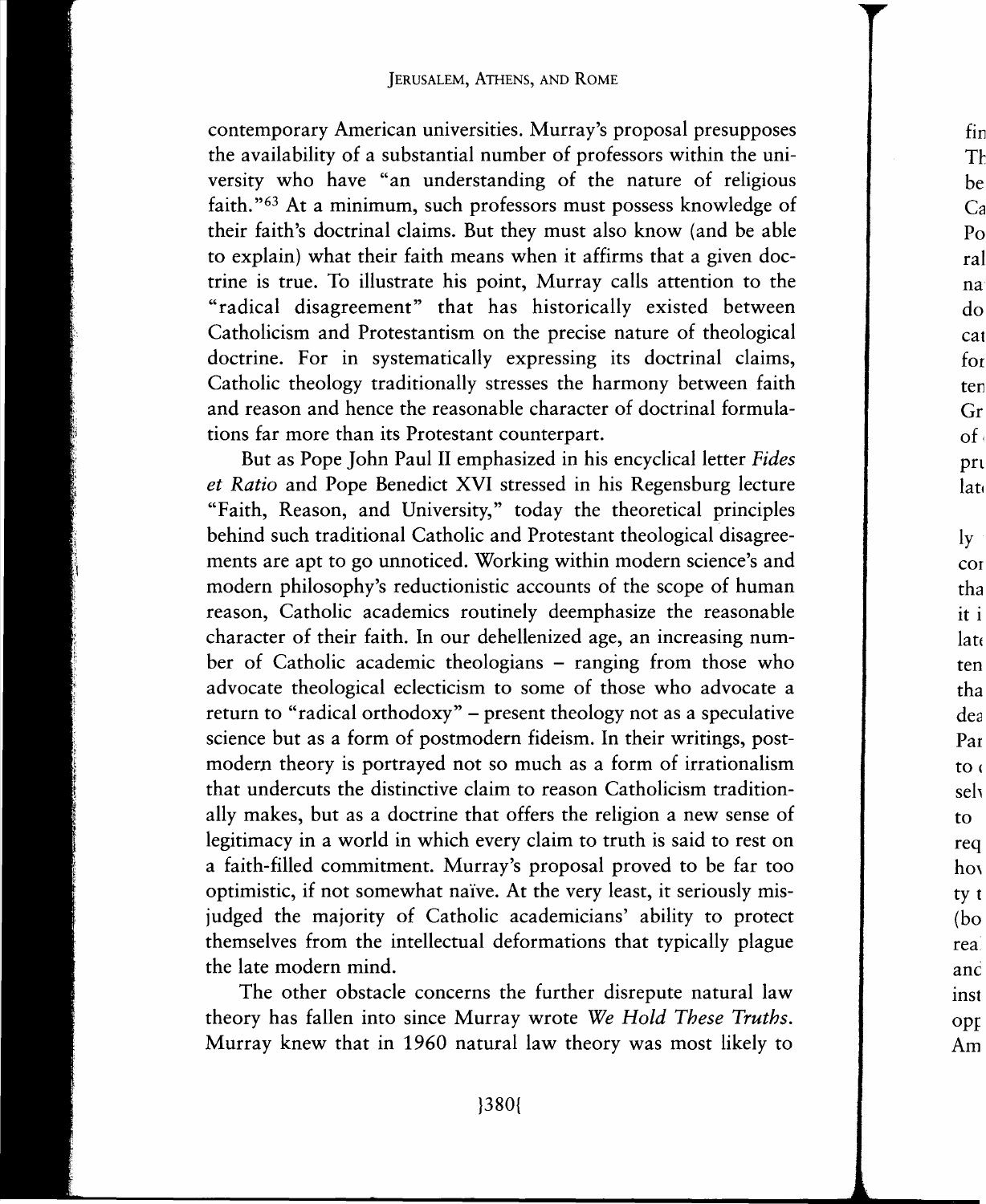ses

ni**us** 

of

 $ble$ 

 $_{\rm 0c-}$ 

:he

en

cal

ns,

ith

la-

les

ıre

les

eend

an

ole

mho

a:

ve

st-

 $\mathbf{m}$ 'n-

of

on

 $\overline{O}O$ 

isect:

ue

l W 1s.

to

find a home in outposts within America's Catholic community. These outposts have only grown smaller in the intervening years. To be sure, over the past several decades an increasing number of Catholic thinkers have found support for natural law arguments in Pope John Paul II's 1993 encyclical Veritatis Splendor. But the natural law theory presented there reflects John Paul's own mixture of natural law theory and phenomenological personalism more than it does the kind of natural law theory that Murray strenuously advocated - or, for that matter, the natural law teaching Aquinas sets forth in his Summa Theologiae. And as we have already noted, contemporary Catholic jurists and analytic theorists like Finnis and Grisez typically invoke natural law theories that have been trimmed of explicit metaphysical and teleological claims in the hope that such pruning will somehow make their theories more acceptable to the late modern mind.

To be fair, the possible emergence of such obstacles was not wholly unforeseen by Murray. For example, he admitted that while the contemporary "Protestant charcoal burner . . . knows well enough that he differs from the Catholic charcoal burner, and vice versa . . . it is not so certain that either of them could say why, in any articulate fashion."<sup>64</sup> What is more, Murray did not think that the existence of these obstacles was entirely lamentable. He wittily remarked that over the years the theory of natural law has been pronounced dead only later to come back to life more times than one can count. Part of the reason for this is that while natural law theory allows us to discover something true about morality, human freedom, and ourselves this discovery needs to be articulated in a way that does justice to the nature of these things. Among other things, such a task requires us to have recourse to language that can truthfully explain how morality helps shape and inform human freedom and our ability to live a genuinely dignified human life. Developing this language (both inside and outside of our universities) in light of all that we can really know about the nature of nature, morality, human freedom, and the cosmos would undoubtedly help us bring about the latest installment in the eternal return of the natural law. And for this opportunity, Murray reminds us, the self-governing citizens of American democracy should be grateful.

and the state of the state of the state of the state of the state of the state of the state of the state of the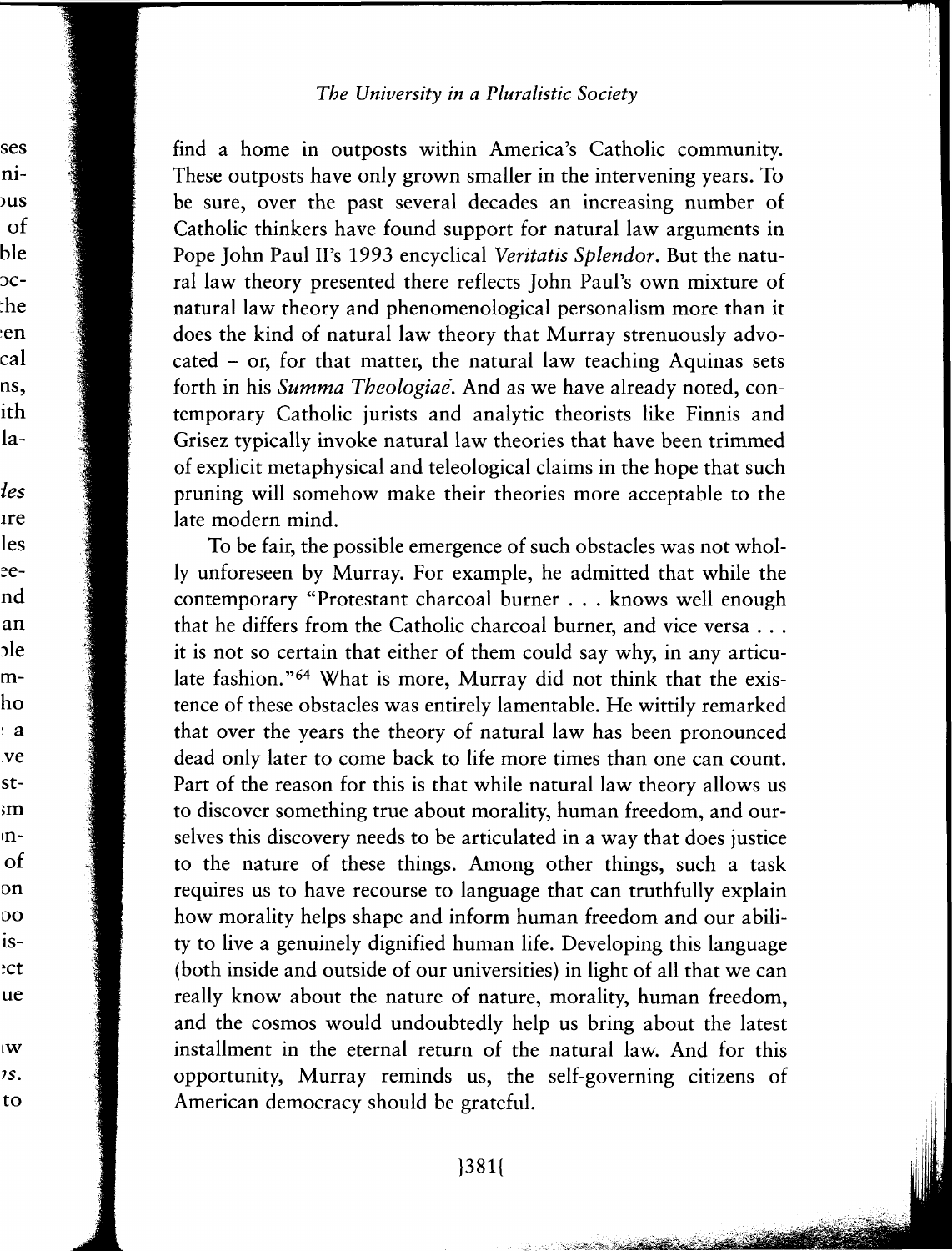## **Endnotes**

- 1 John Courtney Murray, *We Hold These Truths: Catholic Reflections on the American Proposition* (Lanham, MD: Rowman & Littlefield, 2005) xiii.
- *Ibid.,* 124.
- *Ibid.,* 131.
- *Ibid.,* 123-124.
- *Ibid.,* 134.
- *Ibid.,* 131.
- *Ibid.*
- *Ibid.,* 124.
- *Ibid.*
- *Ibid.,* 125.
- *Ibid.*
- *Ibid.*
- *Ibid.,* xii.
- *Ibid.,* 110.
- *Ibid.,* xii.
- *Ibid.,* 28.
- *Ibid.*
- *Ibid.,* 46.
- *Ibid.*
- *Ibid.,* 311.
- *Ibid.,* 55.
- *Ibid.*
- 23 Orestes Brownson, *The American Republic: Its Constitution, Tendencies, and Destiny,* ed. Peter Augustine Lawler (Wilmington, DE: ISi Books, 2003) 91.
- *Ibid.,* 222.
- *Ibid.*
- *Ibid.*
- 27 Raymond-Leopold Bruckberger, *Images of America: A Political, Industrial, and Social Portrait,* trans. C.G. Paulding and. Virgilia Peterson (New Brunswick: Transaction Publishers, 2009) 92.
- *Ibid.*
- *Ibid.*
- *Ibid.*
- *Ibid.,* 93.
- *Ibid.*
- *Ibid.*
- 34 Murray, *We Hold These Truths,* xii.
- *Ibid.,* 38.
- *Ibid.,* xiii.
- *Ibid.,* 126.
- *Ibid.,* 127.
- *Ibid.,* 130.